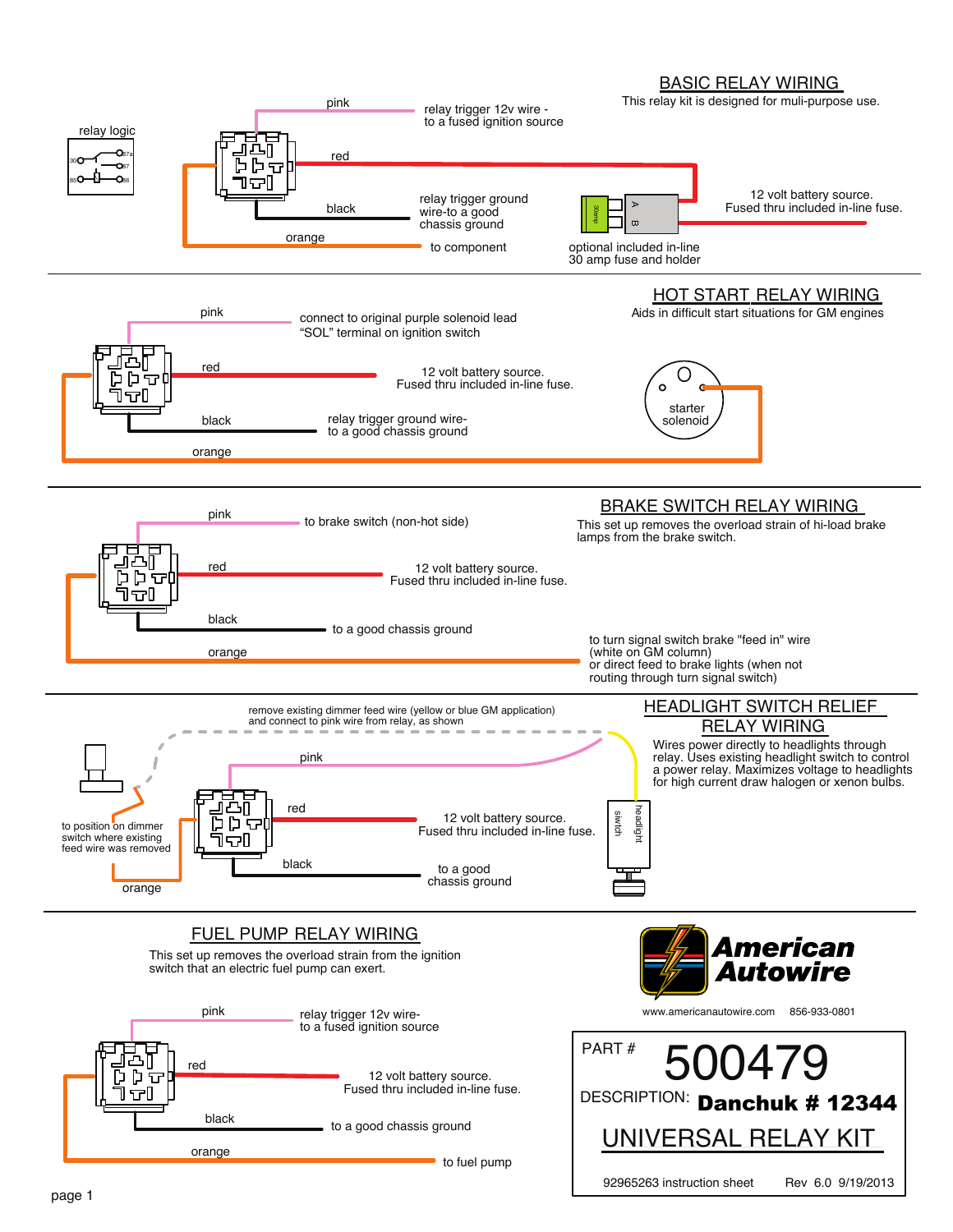

# DUAL ELECTRIC FAN ACTIVATION WITH AC TRINARY SWITCH

If you have multiple engine fans, and would like to have the option of turning them on with the same temp sender switch, you can use this kit along with an additional 500479 relay kit wired as shown. This setup turns both fans on with a single fan temp switch.

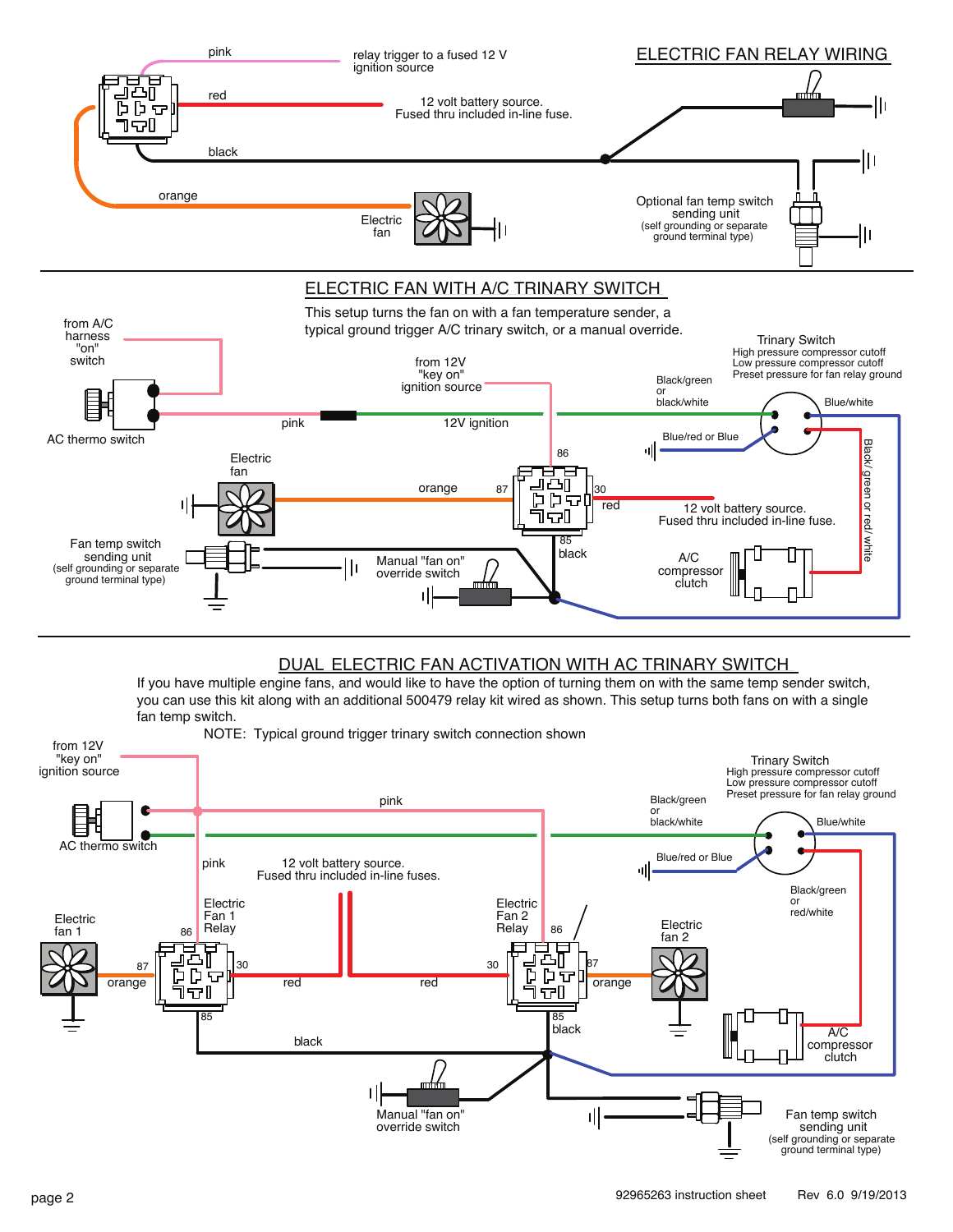#### DUAL ELECTRIC FAN ACTIVATION WITH AC TRINARY SWITCH

If you have multiple engine fans, and would like to have the option of turning them on with the separate temp sender switches, you can use this kit along with an additional 500479 relay kit wired as shown. This setup turns the fans on according to the settings specified by each fan switch. Fan 1 has a manual override to turn the fan on. Fan 2 can be activated by the temp switch or the AC trinary switch. NOTE: Typical ground trigger trinary switch connection shown.



#### ACTIVATING AN ELECTRIC FAN WHEN A/C IS TURNED ON

If you have A/C, and would like to have the option of turning on the electric fan when the A/C is turned on, you can use an additional 500479 relay kit wired as shown. This setup turns the fan on as soon as the A/C switch is turned on. Relay power ahead of the A/C thermo switch does not cycle the fan on and off as the compressor cycles due to the thermo switch setting. The optional ground switch from Relay 1 will disable this function if set to ground. The fan would then operate only when activated by the fan temp switch, the trinary switch, or the optional manual override switch from Relay 2. NOTE: Typical ground trigger trinary switch connection shown.

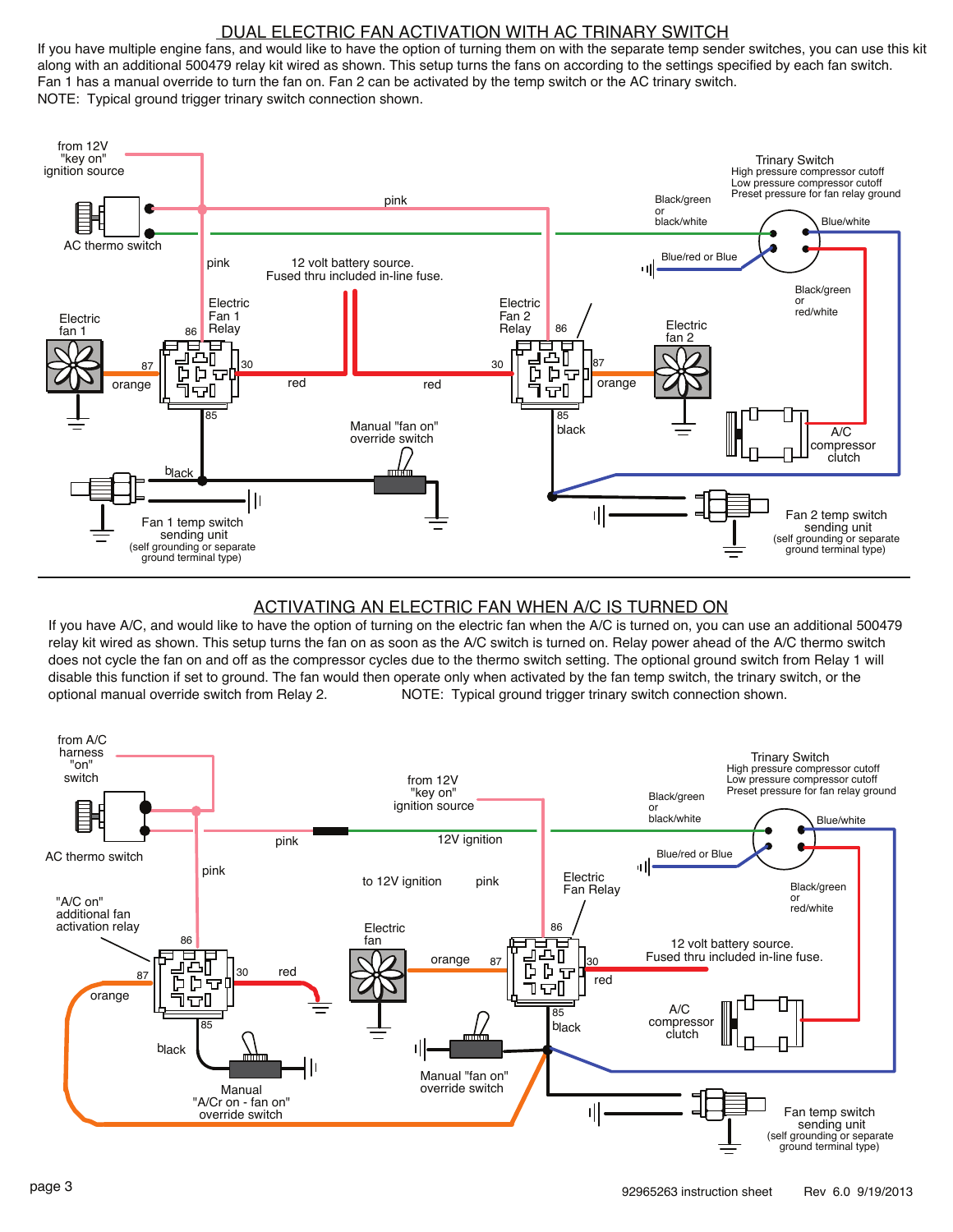## **Headlight on buzzer or chime**

This setup will activate a buzzer or a chime when the headlights are on when the ignition is still turned on.

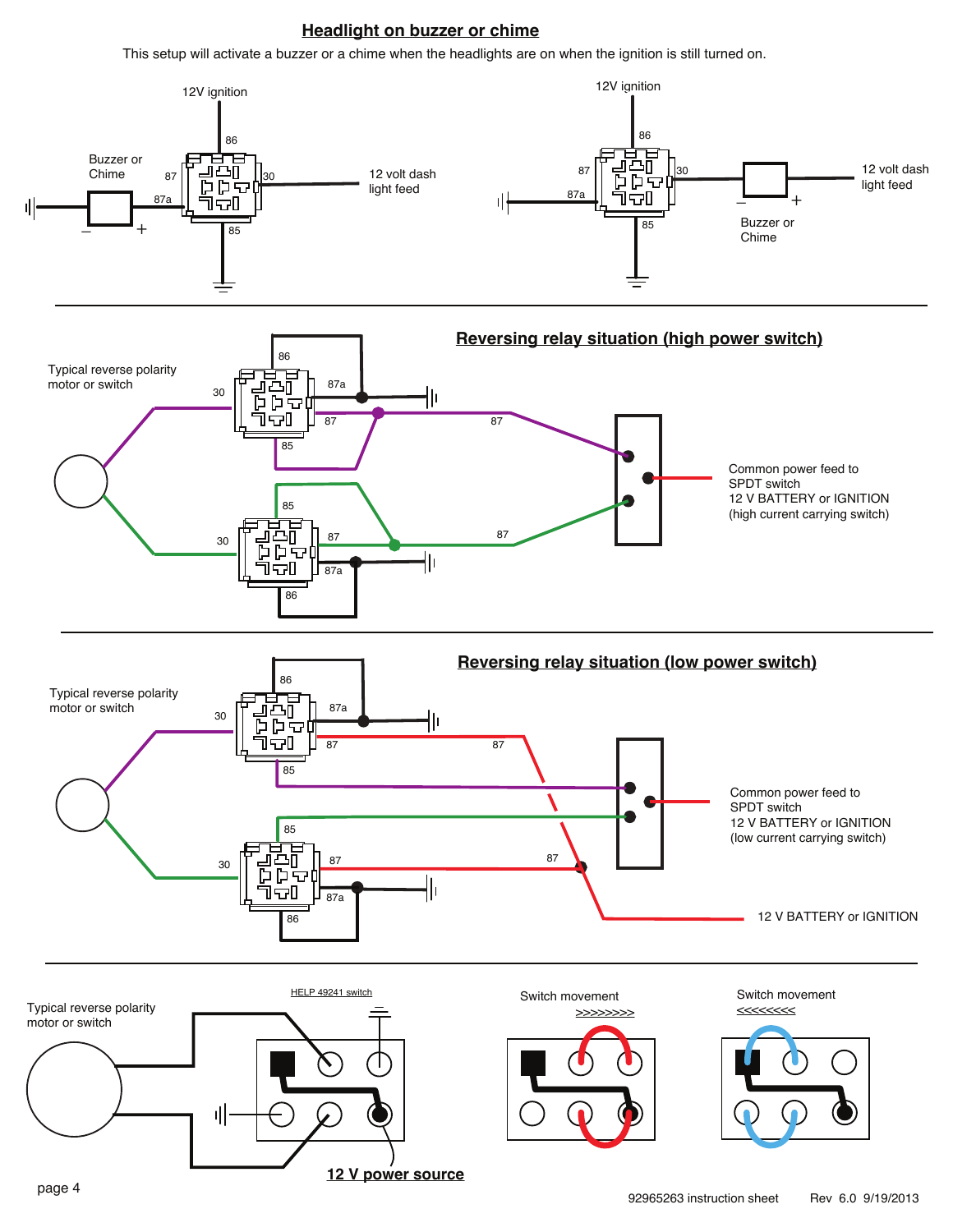### **Headlight enhancement relay**



#### **Latching relay (VW type)**



Latching relay are a mechanical switching device that alternates output power from terminal "56" to either "56a" or "56b". Momentarily grounding the "S" terminal switches the relay permanently to either "56a" or "56b". The path is altered every time the "S" terminal is grounded. Because it is a mechanical device, the selected path is maintained until the "S" terminal sets another ground. The path is not altered when power is removed from the "30" terminal.

- Term Function<br>30 12 volt
- 30 12 volt power feed (Bat or IGN)<br>56 Power source to be switched
- 56 Power source to be switched<br>56a Output power #1
- 56a Output power #1<br>56b Output power #2
- 56b Output power #2<br>S Ground trigger Ground trigger
-